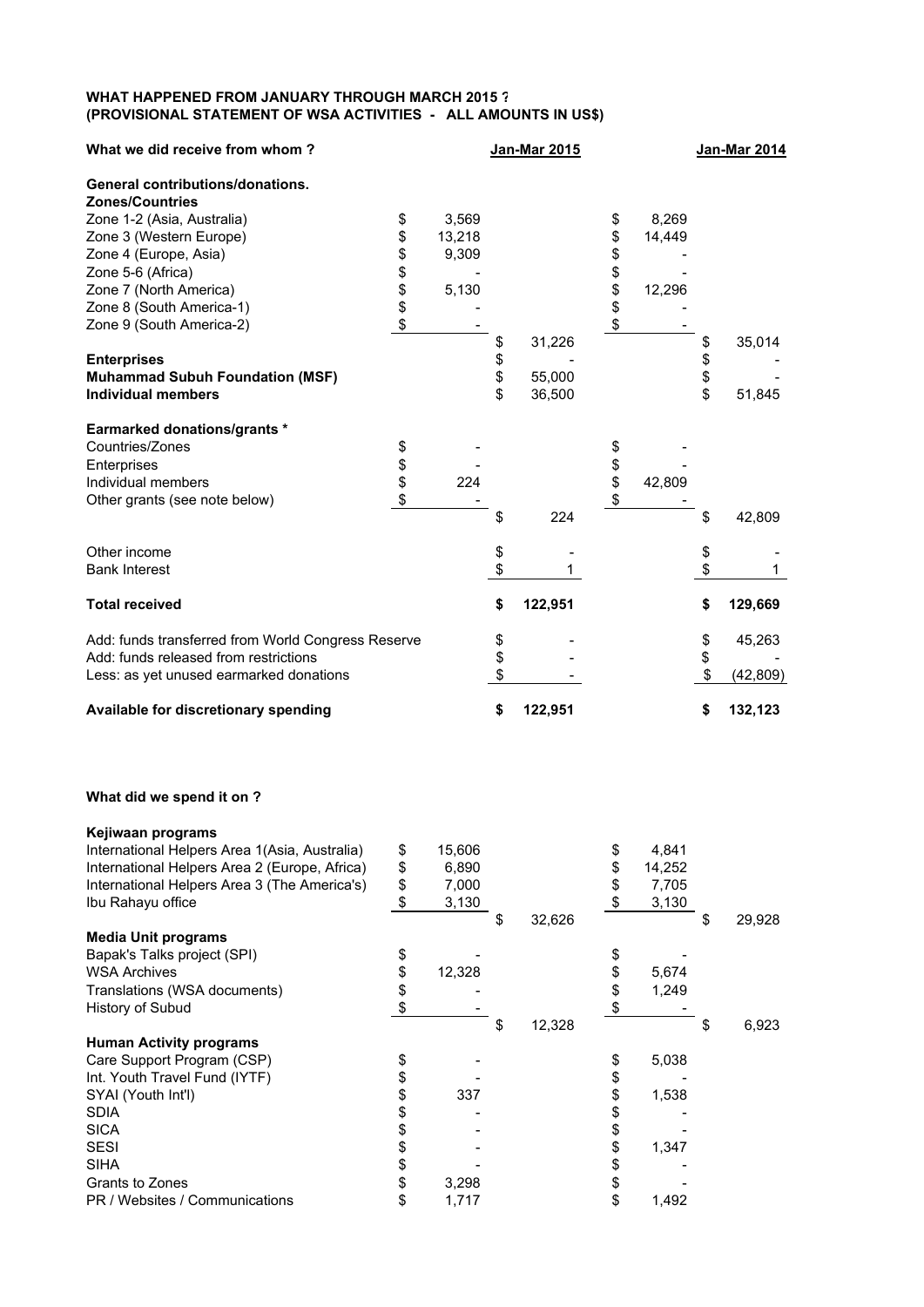| <b>WSHPP</b>                               | \$       |        |                 | \$       |        |                |
|--------------------------------------------|----------|--------|-----------------|----------|--------|----------------|
| Delegate support to World Congress         | \$       |        |                 | \$       | 650    |                |
|                                            |          |        | \$<br>5,352     |          |        | \$<br>10,065   |
| <b>Total program expenses</b>              |          |        | \$<br>50,306    |          |        | \$<br>46,916   |
| <b>Supporting services</b>                 |          |        |                 |          |        |                |
| WSC meeting/Gatherings                     |          |        | \$<br>1,636     |          |        | \$             |
| <b>WSA Chair Remuneration</b>              | \$       |        |                 | \$       |        |                |
| <b>WSA Chair/Deputy Chair Expenses</b>     | \$       |        |                 | \$       | 4,701  |                |
| Zone 1-2 (Asia, Australia)                 | \$       |        |                 | \$       |        |                |
| Zone 3 (Western Europe)                    |          |        |                 | \$       | 1,666  |                |
| Zone 4 (Europe-Asia)                       | \$       |        |                 | \$       | 1,667  |                |
| Zone 5-6 (Africa)                          | \$       | 1,553  |                 | \$       |        |                |
| Zone 7 (North America)                     |          |        |                 |          | 717    |                |
| Zone 8 (South America-1)                   | \$<br>\$ |        |                 | \$\$     |        |                |
| Zone 9 (South America-2)                   | \$       |        |                 |          | 1,752  |                |
| WSC BoD conference calls                   | \$       |        |                 | \$       |        |                |
|                                            |          |        | \$<br>1,553     |          |        | \$<br>10,503   |
| <b>WSA Executive:</b>                      |          |        |                 |          |        |                |
| Remunerations                              | \$       | 11,345 |                 | \$       | 10,805 |                |
| Travel, accomodation                       | \$       | 7,616  |                 | \$       | 7,056  |                |
| Office and admin expenses                  | \$       |        |                 | \$       | 300    |                |
| Bank charges                               | \$       | 476    |                 | \$       | 722    |                |
| Legal fees                                 |          |        |                 |          |        |                |
| Audit                                      | \$<br>\$ |        |                 | \$<br>\$ |        |                |
| Currency differences                       | \$       |        |                 | \$       |        |                |
| Various                                    | \$       | 829    |                 | \$       |        |                |
|                                            |          |        | \$<br>20,266    |          |        | \$<br>18,883   |
| Pensions                                   |          |        | \$<br>3,478     |          |        | \$<br>3,377    |
| <b>Total supporting services</b>           |          |        | \$<br>26,933    |          |        | \$<br>32,763   |
| <b>World Congress preparation</b>          |          |        | \$              |          |        | \$<br>45,263   |
| <b>Total expenses</b>                      |          |        | \$<br>77,239    |          |        | \$<br>124,942  |
| Surplus / (Shortfall)                      |          |        | \$<br>45,712    |          |        | \$<br>7,181    |
| Transfer from available unrestricted funds |          |        | \$<br>(45, 712) |          |        | \$<br>(7, 181) |

| Key:         |                                          |
|--------------|------------------------------------------|
| <b>SYAI</b>  | <b>Subud Youth Activities</b>            |
| <b>SDIA</b>  | Susila Dharma International Association  |
| <b>SICA</b>  | Subud International Cultural Association |
| <b>SESI</b>  | Subud Enterprise Services International  |
| <b>SIHA</b>  | Subud International Health Association   |
| <b>SPI</b>   | Subud Publications International         |
| <b>WSHPP</b> | Wisma Subud Heritage Protection Project  |
| IYTF         | International Youth Travel Fund          |
|              |                                          |

## **SO WHERE DID THAT LEAVE US AT MARCH 31, 2015 IN COMPARISON TO THE END OF THE PREVIOUS YEAR ? (BALANCE SHEET)**

|                                               | 31-Mar-2015   | 31-Dec-2014 |
|-----------------------------------------------|---------------|-------------|
| What is/was available ?                       |               |             |
| Cash in the bank                              | 452.326       | 445.274     |
| Less Cash held for Zone 7                     | (6, 125)<br>S | (4,595)     |
| Less donations paid in advance for next year  | S             | (35,000)    |
| Payments made in advance for the next quarter | \$<br>۰       | 13.158      |
| Promised, coming in shortly                   | 1.656<br>S    | 1,656       |